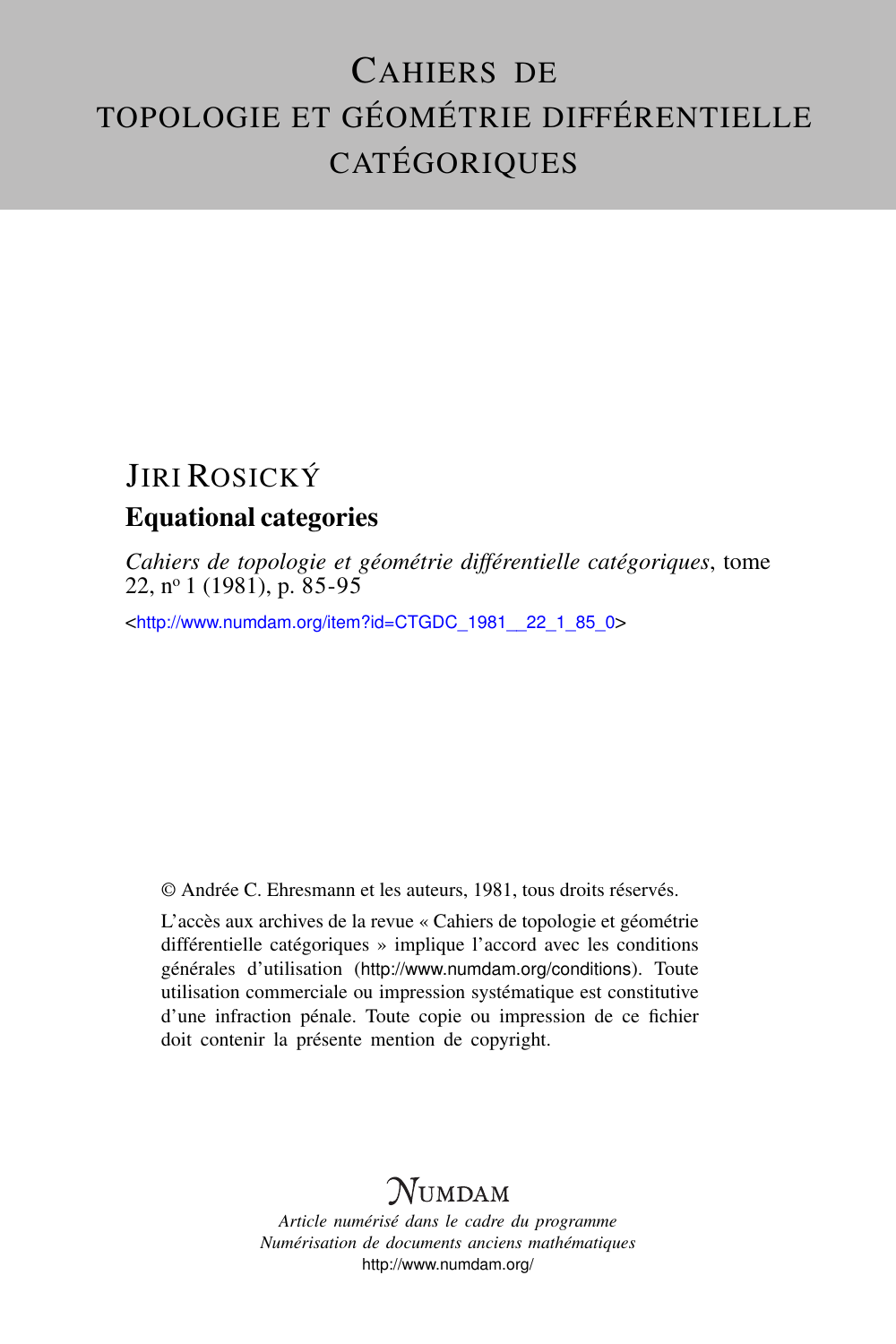CAHIERS DE TOPOLOGIE ET GEOMETRIE DIFFERENTIELLE

### **EQUATIONAL CATEGORIES**

by Jiri ROSICKÝ

This paper contains some structure theory of equational categories (in the sense of Linton [3]), of Beck categories (see Manes [5]) and of completions that they provide. It continues the previous author's investigations [10 and 11].

We shall work in a given universe U in Zermelo-Fraenkel set theory with the axiom of choice. The universe  $\mathfrak{u}_{\rho}$  of hereditarily finite sets is permitted. Elements of U will be called sets, subsets of U classes and sets (in the sense of ZF) will be called metaclasses. It would be possible to work more generally in a suitable set theory with the above three levels of sets. There are the corresponding levels of categories : small categories, categories and metacategories.

The category of all sets will be denoted by  $S(\mathfrak{U})$  (briefly by  $S$ ). Under a concrete category we will mean a couple  $(\mathcal{C}, U)$  consisting of a category  $\hat{U}$  and of a faithful functor  $U: \hat{U} \rightarrow \hat{\delta}$ . Sometimes we will denote it briefly by  $\mathcal C$ . A concrete functor  $F: (\mathcal C, U) \to (\mathcal C', U')$  is a functor  $F: \mathbb{G} \to \mathbb{G}'$  such that  $U'. F = U. A$  concrete subcategory means a subcategory such that the inclusion functor is concrete. More generally, we could work with categories over  $\delta$ , i.e. without the assumption of faithfulness of  $U$ . But the much more important generalization consists in the replacement of  $\delta$  by an arbitrary category  $\mathfrak{A}$  . In order to be more concise we shall work over  $\delta$  and shall not present the results in their full generality.

#### **I. EQUATION AL CATEGORIES.**

A type t is defined as a metaclass of operation symbols. Their arities are arbitrary cardinals (i.e. the cardinals belonging to U).  $t_n$  will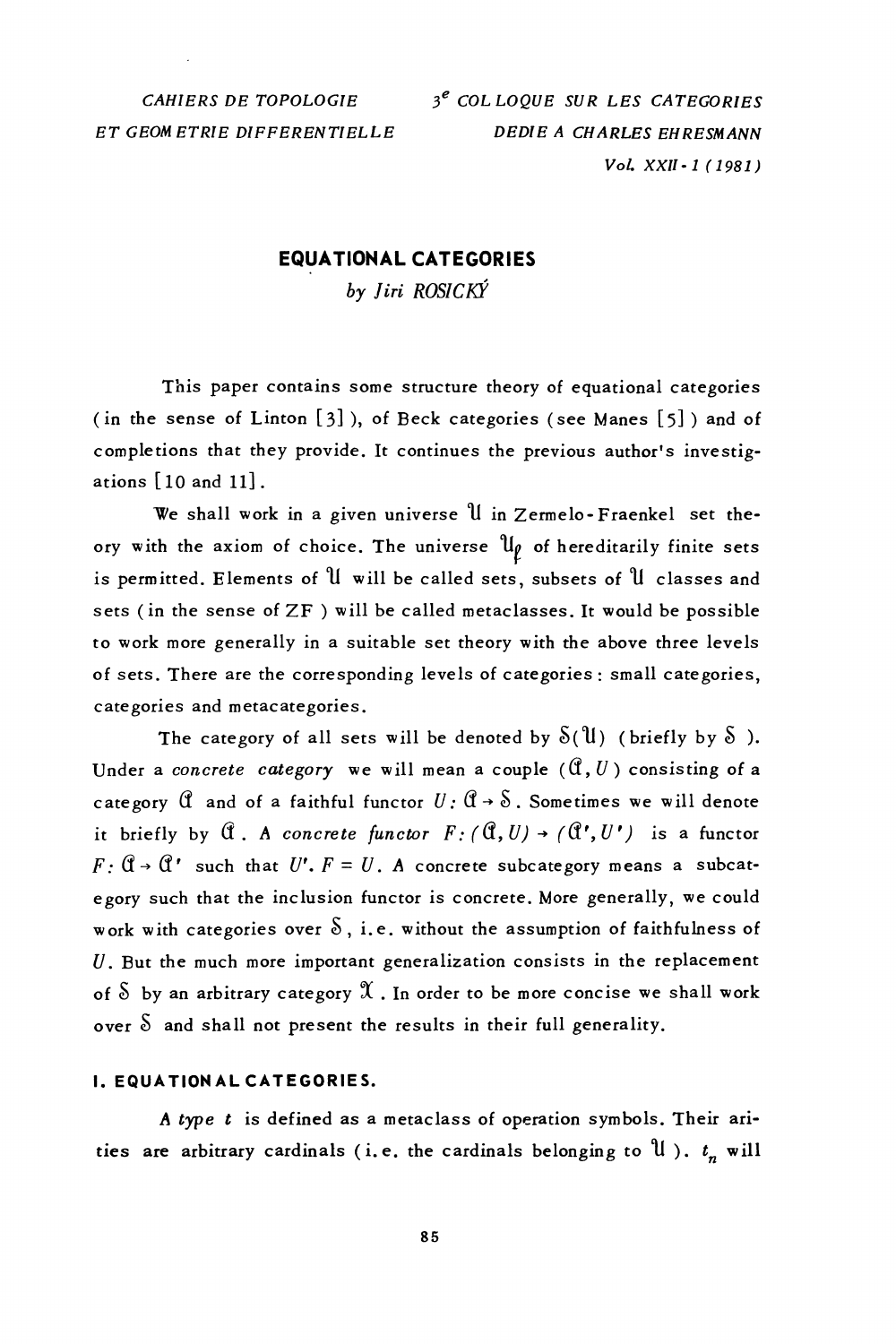## I. ROSICKÝ 2

denote the metaclass of all n-ary operation symbols from  $t$ . An equational metacate gory  $(t, l)$ -Alg consists of all t-algebras satisfying a given metaclass *l* of equations. If  $\Re$  is a *t*-algebra and  $f \epsilon t$  then  $f^{\Re}$  denotes the interpretation of f in  $\Re$ . The reasons why t and *l* are metaclasses will appear gradually. Now we only indicate that if  $t$  is a class then  $t$ - $Alg$  need not be a category. Some smallness conditions on equational categories are discussed in Reiterman [7].

It is well-known that monadic categories coincide with equational categories  $(0, U)$  such that U has a left adjoint (see Linton [3]) and that Beck's theorem characterizes them as concrete categories such that the underlying functor into  $\delta$  has a left adioint and creates coequalizers of  $U$ -absolute pairs. We remark that equational metacategories are quite natural from the point of view of universes. In the case of  $\mathcal{U}_\rho$ ,  $(t, l)$ -Alg consists of all finite universal algebras from a variety given by a set (in the sense of ZF) of finitary operations. Since a variety often has infinite free algebras over finite sets,  $(t, l)$ - $Alg$  generally is far from being monadic.

Under an  $\infty$ -filtered limit we mean a limit taken over an ordered metaclass such that any of its subsets has a lower bound. The dual concept is an «-filtered colimit. We remark that class-indexed colimits of categories are categories, which is not true for limits (even  $\infty$ -filtered).

1.1. THEOREM. Any equational metacategory is an  $\infty$  filtered limit of equational categories. If  $\mathfrak{U}\neq \mathfrak{U}_p$  then equational metacategories coincide with  $\infty$ -filtered limits of monadic categories (limits in the sense of concrete categories and concrete functors).

PROOF. Let  $\mathcal{E} = (t, I)$ -Alg be an equational metacategory. Assign to each set  $s \in t$  the category  $\mathcal{E}_s = (s, l_s)$ -Alg where  $l_s$  consists of all equations from  $I$  written by means of operation symbols of  $s$  (i.e.  $(t, I)$  is the conservative extension of (s,  $l_s$ )). We get the concrete functors

$$
R_{s',s}: \mathfrak{S}_{s'} \to \mathfrak{S}_s, \text{ for } s \subset s',
$$

of reducts and similarly  $R_s$ :  $\mathfrak{S} \rightarrow \mathfrak{S}_s$ . It is easy to see that  $R_s$  form the limit cone for  $R_{s,s}$ . Moreover, if  $\mathfrak{U} \neq \mathfrak{U}_{\ell}$  then  $\mathfrak{S}_{s}$  is monadic.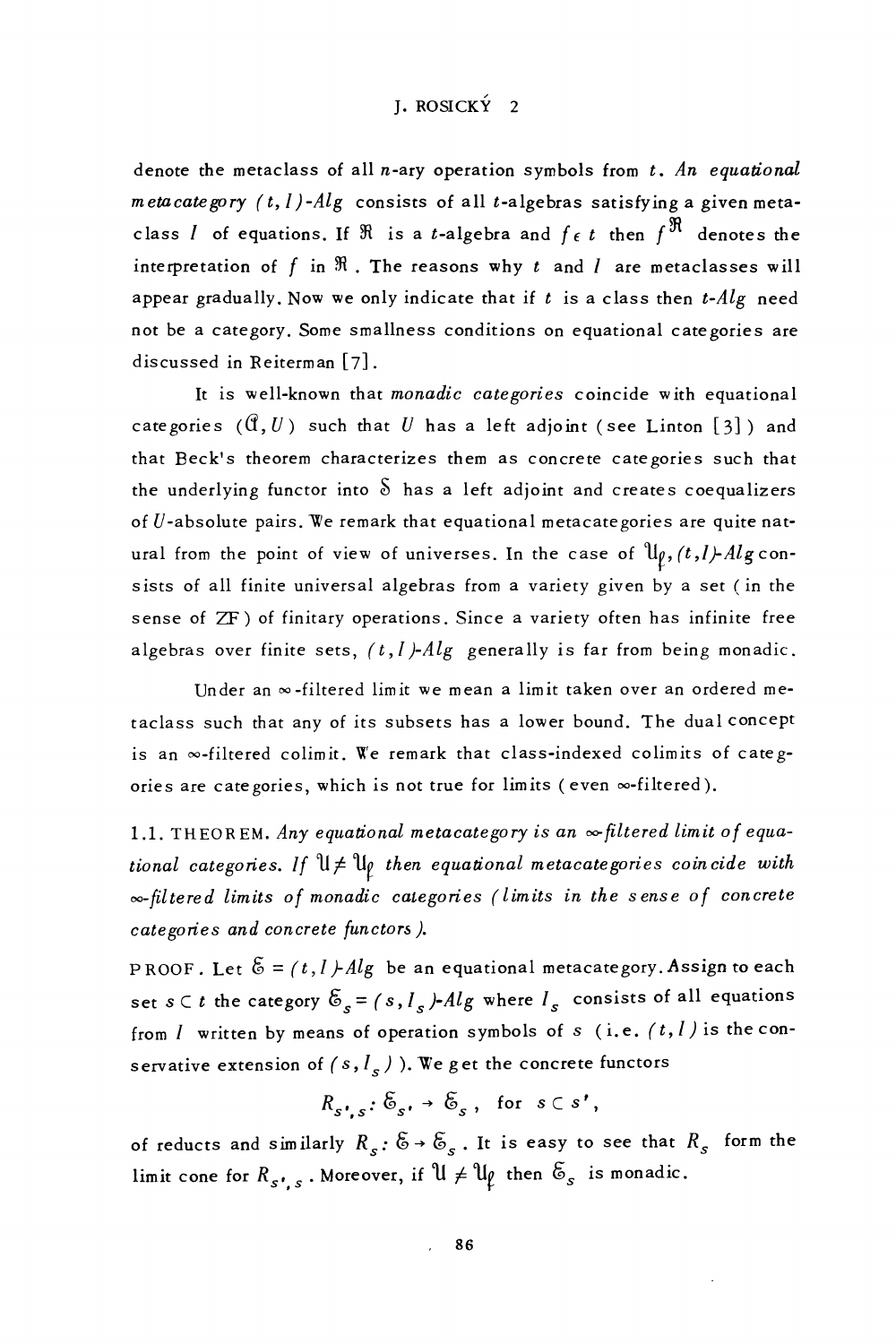Conversely, let  $F_d$ :  $\mathbb{G} \to \mathbb{M}_d$  be an  $\infty$ -filtered limit of  $F_{d,d}$ .  $\mathbb{M}_d \to \mathbb{M}_d$ . If  $\mathbb{N}_d = (t_d, l_d)$ -Alg then  $F_{d,d'}$  induce morphisms

$$
e_{d',d}: (t_{d'}, l_{d'}) \rightarrow (t_d, l_d)
$$

of equational theories. Then  $\mathcal C$  is isomorphic to  $(t, l)$ - $Alg$  where  $(t, l)$  is the colimit of  $e_{d^{\prime},d}$ .

Under a monadic completion of a concrete category  $\mathcal C$  we shall mean a reflection of  $\mathbb G$  into monadic categories. It therefore consists of a monadic category  $\mathfrak{M}(\mathfrak{C})$  and of a concrete functor  $M_{\mathfrak{C}}:\mathfrak{C}\to\mathfrak{M}(\mathfrak{C})$  (briefly denoted by  $M$  ) such that for any concrete functor  $F: \mathbb{C} \to \mathbb{N}$  monadic there exists a unique concrete functor  $\hat{F}$ :  $\mathbb{M}(\mathbb{C}) \to \mathbb{M}$  with  $\hat{F}$ .  $M = F$ . Following Linton [4],  $\mathbb{N}(0)$  exists iff  $(0, U)$  is tractable, i.e. iff there exists the codensity monad  $R_U$  of  $U$ , and  $R_U$  then is the monad of  $\mathfrak{M}(\mathfrak{A})$ . Of course, an equational completion of  $\hat{\mathfrak{a}}$  is a reflection  $E_{\hat{\mathfrak{B}}}$ :  $\hat{\mathfrak{a}} \to \tilde{\mathfrak{b}}(\hat{\mathfrak{a}})$  of  $\hat{\mathfrak{a}}$  into equational categories.

1.2. COROLL ARY. An equational completion of  $\mathfrak A$  is a reflection of  $\mathfrak A$  into equational metacategories. (Proof follows by 1.1.)

If  $(\mathfrak{A}, U)$  is a concrete metacategory then its canonical type  $t_{\mathfrak{A}}$  consists of all natural transformations  $U^n \rightarrow U$  where *n* runs over cardinals  $(U^n(A))$  is defined as  $U(A)^n$ . Any  $A \in \mathbb{C}$  gives rise to the  $t_{\mathcal{C}}$ -algebra  $L(A)$  by the setting

$$
\phi^{L(A)} = \phi_A \quad \text{for any} \ \phi \in t_{\mathfrak{g}}.
$$

If  $I \nsubseteq$  denotes all the equations which hold in  $L(\mathfrak{A})$  (i.e. for any  $L(A)$ , A  $\epsilon$  (i) then we get the equational metacategory  $\mathfrak{L}(\mathfrak{C}) = (t_{\mathfrak{C}}, l_{\mathfrak{C}})$ -Alg (see Linton [4]). Then  $L_{\mathfrak{G}}: \mathfrak{A} \to \mathfrak{L}(\mathfrak{G})$  is a concrete functor. Following [4], if  $\mathcal C$  is tractable then  $L: \mathcal C \to \mathcal C(\mathcal C)$  is the monadic completion of  $\mathcal C$ . If  $F: \mathbb{G} \rightarrow (t, l)$ -Alg is a concrete functor then any term p of type  $i$  defines the natural transformation  $p F \in t_{\mathfrak{F}}$  by means of

$$
(p F)_A = p^{F(A)} \text{ for all } A \in \mathbb{C}.
$$

1.3. LEMMA. Any concrete functor  $F: \mathbb{C} \to (t, l)$ -Alg can be factorized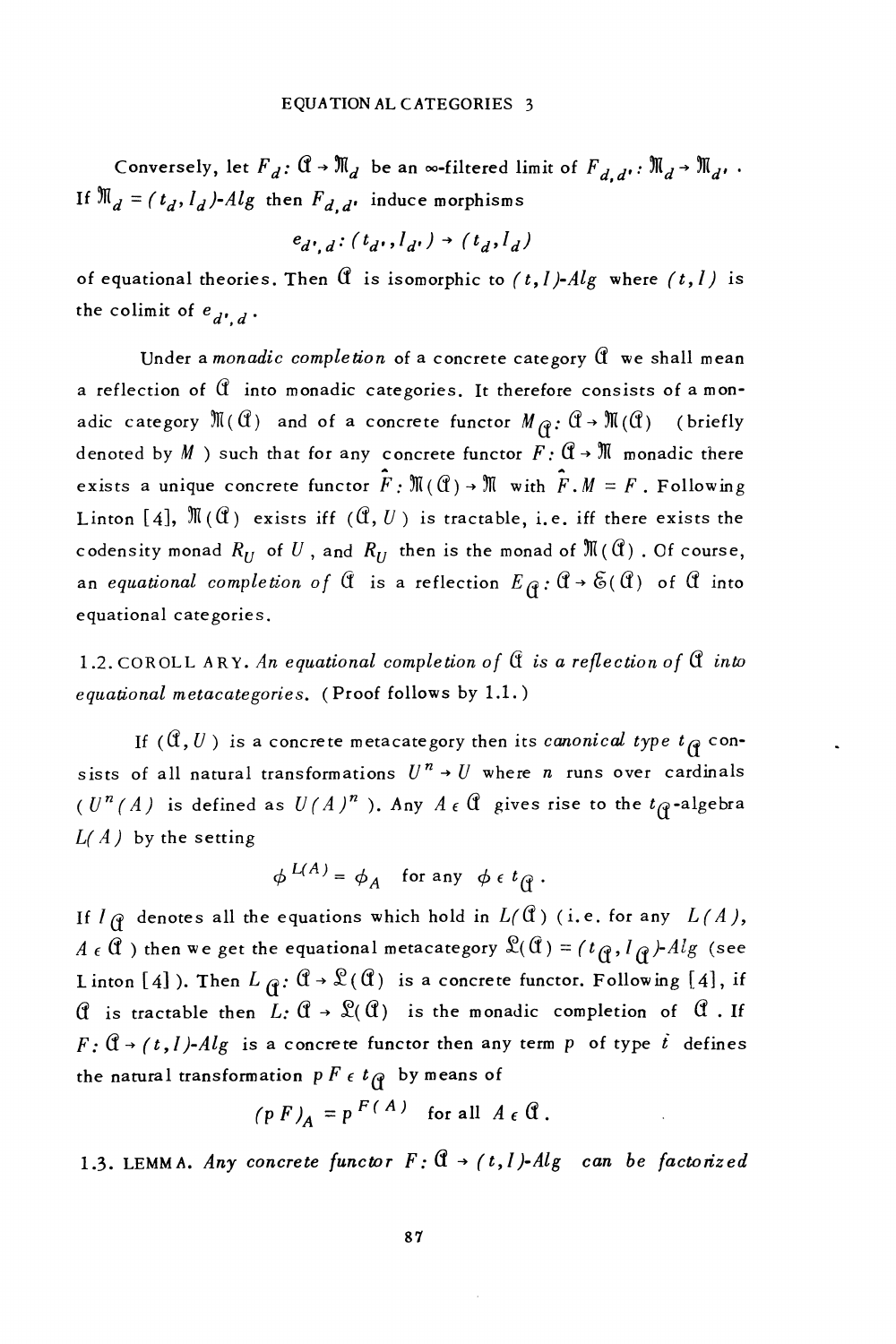## through  $L_{\mathcal{C}}$ .

PROOF. The desired concrete functor

$$
\hat{F}
$$
:  $\mathcal{L}(\mathcal{C}) \rightarrow (t, l)$ - $Alg$  with  $\hat{F}$ .  $L = F$ 

is given by means of

 $f^{\hat{F}(\mathfrak{R})} = (fF)^{\mathfrak{R}}$  for all  $\mathfrak{R} \in \mathfrak{L}(\mathfrak{A})$  and all  $f \in t$ .

A concrete category  $\theta$  will be called *canonically equational* if L  $_{\theta}$ is an isomorphism. An exemple of an equational category  $\mathfrak C$  which is not canonically equational and such that  $\mathfrak{L}(\mathfrak{A})$  is a category (see [6]) shows that, in spite of 1.3,  $L_{\mathcal{C}}$  need not be an equational completion of  $\mathcal{C}$  (and not only owing to the size of  $\mathcal{L}(\mathcal{C})$ ). The reason is that  $\mathcal{L}(\mathcal{C})$  may contain too many operations. Nevertheless, 1.3 makes a monad from  $\mathcal{R}$ , which implies that whenever  $\mathfrak{L}(\mathfrak{C})$  is not canonically equational then the same holds for  $\mathcal{L}(\mathcal{L}(\mathcal{C}))$  (see [11]).

#### 2. BECK CATEGORIES.

We recall that a Beck category is a concrete category  $(\mathfrak{A}, U)$  such that  $U$  creates limits and coequalizers of  $U$ -absolute pairs. A Beck completion of a concrete category  $(\mathfrak{A}, U)$  is a reflection  $B_{\Omega}$ :  $\mathfrak{A} \rightarrow \mathfrak{B}(\mathfrak{A})$  of  $\mathfrak{A}$ into Beck categories.

2.1. THEOREM. Let  $(0, U)$  be a small concrete category. Then  $M_{\varphi}$  is the Beck completion of  $\mathcal C$  (it even is the reflection of  $\mathcal C$  into Beck metacategories).

PROOF. Consider a concrete functor  $F: \mathbb{C} \rightarrow \mathbb{B}$  into a Beck metacategory  $(\mathcal{B}, V)$ . Denote the forgetful functor of  $\mathbb{N}(\mathbb{C})$  by W and let S or T be the right Kan extension of  $F$  or  $M$  resp. along  $U$ . We recall that  $R$  denotes the codensity monad of  $U$ . Let

 $\sigma: S. U \rightarrow F$ ,  $\tau: T. U \rightarrow M$  and  $\rho: R. U \rightarrow U$ 

be the natural transformations exhibiting the corresponding Kan extensions. Clearly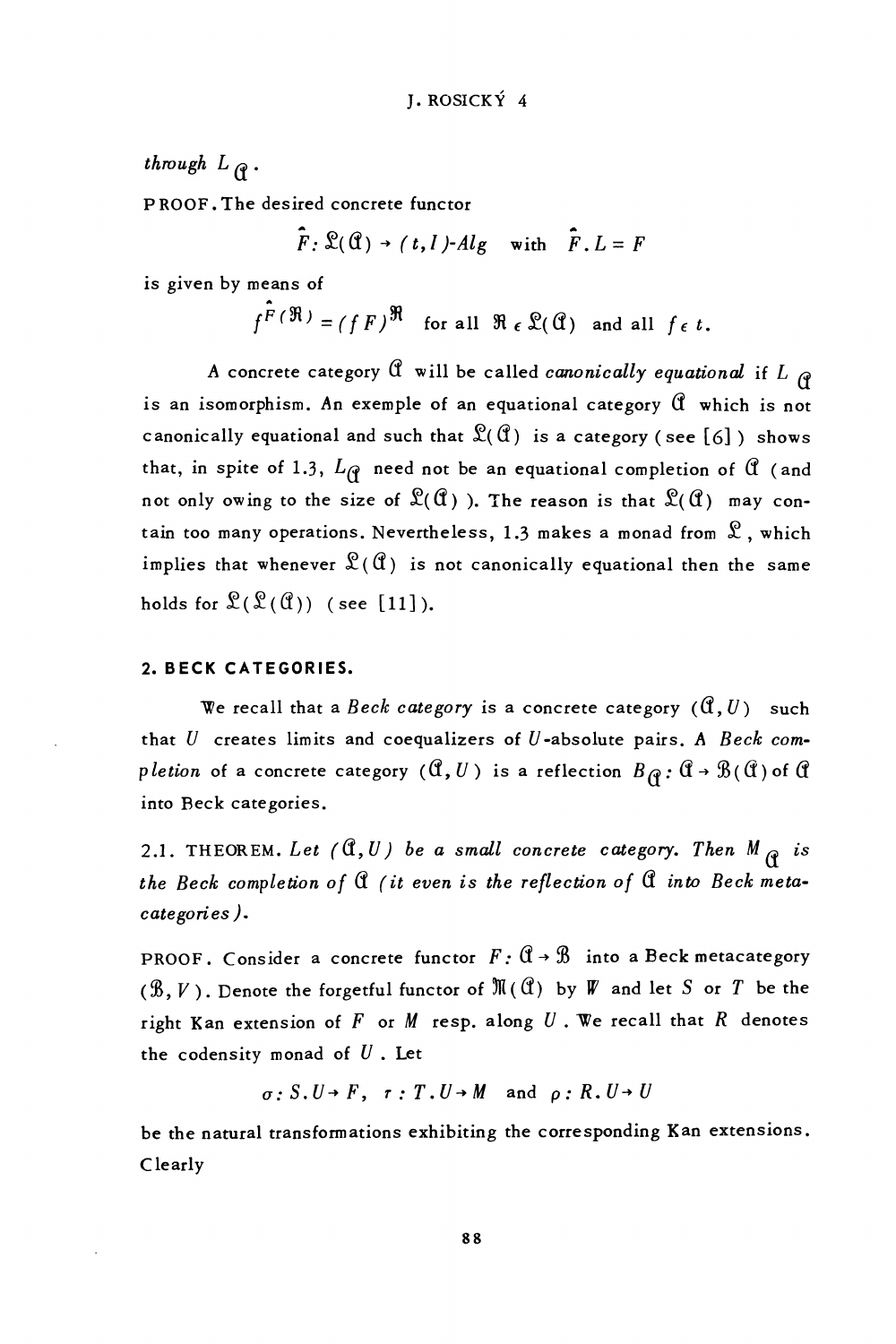$$
\mathbf{W.} \ \mathbf{T} = V \cdot \mathbf{S} = R \quad \text{and} \quad \mathbf{W} \cdot \mathbf{r} = V \cdot \mathbf{r} = \rho \ .
$$

There are unique natural transformations  $\bar{\sigma}$ : S. R  $\rightarrow$  S and  $\bar{\tau}$ : T. R  $\rightarrow$  T such that

$$
\sigma \cdot S \rho = \sigma \cdot \overline{\sigma} U \quad \text{and} \quad \tau \cdot T \rho = \tau \cdot \overline{\tau} U.
$$

Evidently,  $\mathbb{V}\bar{\tau} = V\bar{\sigma} = \mu$  is the multiplication of the monad R.

Any R-algebra  $(X, h)$  gives rise to the absolute coequalizer

$$
R^2 X \xrightarrow{ \mu_X} R X \xrightarrow{h} X
$$

The parallel pair on the left is the image by  $W$  or  $V$  of

$$
TRX \xrightarrow{\overline{r}_X} TX \quad \text{or} \quad SRX \xrightarrow{\overline{\overline{\sigma}_X}} SX
$$

resp. The R-algebra  $(X, h)$  is the creating object in  $\mathfrak{M}(\mathfrak{C})$  and we shall denote the creating object in  $\mathcal{B}$  by  $\hat{F}(X,h)$ . It is easy to see that  $\hat{F}$ :  $\mathfrak{M}(\mathfrak{C})$   $\rightarrow$   $\mathfrak{B}$  is a concrete functor. Since  $M(A) = (UA, \rho_A)$ ,  $\hat{F} \cdot M = F$ holds. The unicity of  $\hat{F}$  is proved in [10] (see 3.7).

2.2. THEOREM. Any concrete category Q has a Beck completion which even is a reflection of  $\mathcal A$  into Beck metacategories.

PROOF.  $\hat{\mathfrak{a}}$  is an  $\infty$ -filtered colimit of the diagram consisting of all small full subcategories of  $\mathfrak A$  together with the inclusions.  $\mathfrak M$  takes this diagram to the diagram  $D$  of monadic categories. Theorem 2.1 together with the fact that an  $\infty$ -filtered colimit of Beck categories is a Beck category implies that the colimit of  $D$  is the Beck completion of  $\mathfrak{A}$ .

2.3. COROL LARY. Beck categories coincide with  $\infty$ -filtered colimits of monadic categories.

2.3 is proved in [10]; the indicated colimits are class-indexed and of concrete categories.  $B_{\rho}$  is full iff there is a full concrete functor from If into a Beck category. If  $B_{\mathcal{G}}$  is full then U reflects limits and coequalizers of  $U$ -absolute pairs. The converse is true provided  $U$  creates limits (see [10],  $4.3$ ).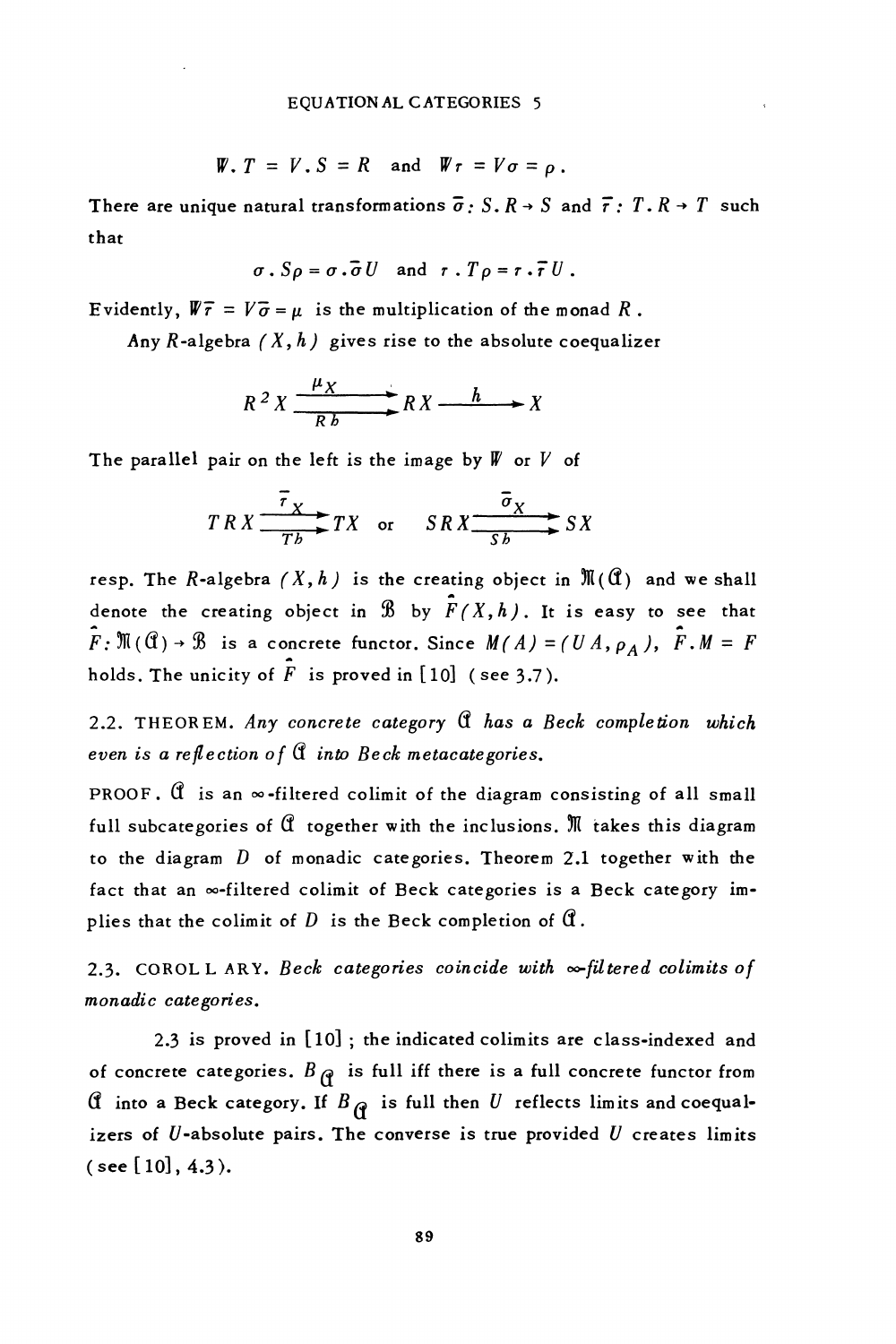#### **3. BIRKHOFF SUBCATEGORIES.**

A Birkhoff subcategory is defined as a full subcategory of an equational metacategory closed under products, subalgebras and homomorphic images (see Manes [5]). Birkhoff subcategories behave well in weakly compact universes. A universe U is weakly compact if for any tree which is a class and all its levels are sets there exists a path through it.  $\mathfrak{u}_\ell$  is weakly compact following König's Lemma. Concerning weakly compact cardinals, see  $e.g. [2]$ .

The use of weak compactness in our situation lies in the following lemma (if  $\mathcal{B} \subset \mathcal{D} \subset \mathcal{C}$  then an extension of  $\phi$  to  $\mathcal{D}$  means a natural transformation  $\psi : \mathbb{W}^n \to \mathbb{W}$ , where  $\mathbb W$  is the restriction of U on  $\mathbb D$  such that  $\psi_B = \phi_B$  for all  $B \in \mathcal{B}$ ).

3.1. LEMMA. Let  $\mathcal U$  be weakly compact,  $(\mathcal{B}, V)$  be a full concrete subcategory of a concrete category ( $\mathbb{G}, U$ ) and  $\phi: V^n \to V$  be a natural transformation which can be extended to  $\mathcal{B} \cup \mathcal{C}$  for any set  $\mathcal C$  of objects of  $\mathfrak C$ . Then  $\phi$  can be extended to  $\mathfrak A$ .

PROOF. The class of objects of  $\mathcal C$  which do not belong to  $\mathcal B$  is a union of an ascending chain  $\mathcal{C}_0 \subset ... \mathcal{C}_a \subset ...$  of its subsets indexed by all ordinals. Consider the tree T which consists of all extensions of  $\phi$  to  $\mathcal{C}_a$ with the ordering given by the restrictions. Since any  $\mathcal{C}_a$  is a set, levels of T are sets too. Then a path through T provides the extension of  $\phi$ to A.

3.2. THEOREM. Let  $\mathcal U$  be weakly compact and  $\mathcal C$  be a concrete category. Then the concrete functor  $K: \mathcal{B}(\mathcal{C}) \to \mathcal{L}(\mathcal{C})$  given by 2.2 is the full embedding making  $\mathcal{B}(\mathfrak{A})$  a Birkhoff subcategory of  $\mathfrak{L}(\mathfrak{A})$ .

PROOF. The fullness of K is proved in 6.9 of [10] in the case of  $\mathfrak{u}_{\mathfrak{f}}$ . The proof for a weakly compact universe is the same because 3.1 plays the role of 6.8 of [10]. Since the underlying functor  $W$  of  $\mathcal{B}(\mathfrak{C})$  creates limits any morphism  $f: A \rightarrow A'$  of  $\mathcal{B}(\mathfrak{A})$  with

$$
W(A) = W(A') \text{ and } W(f) = id_{WA}
$$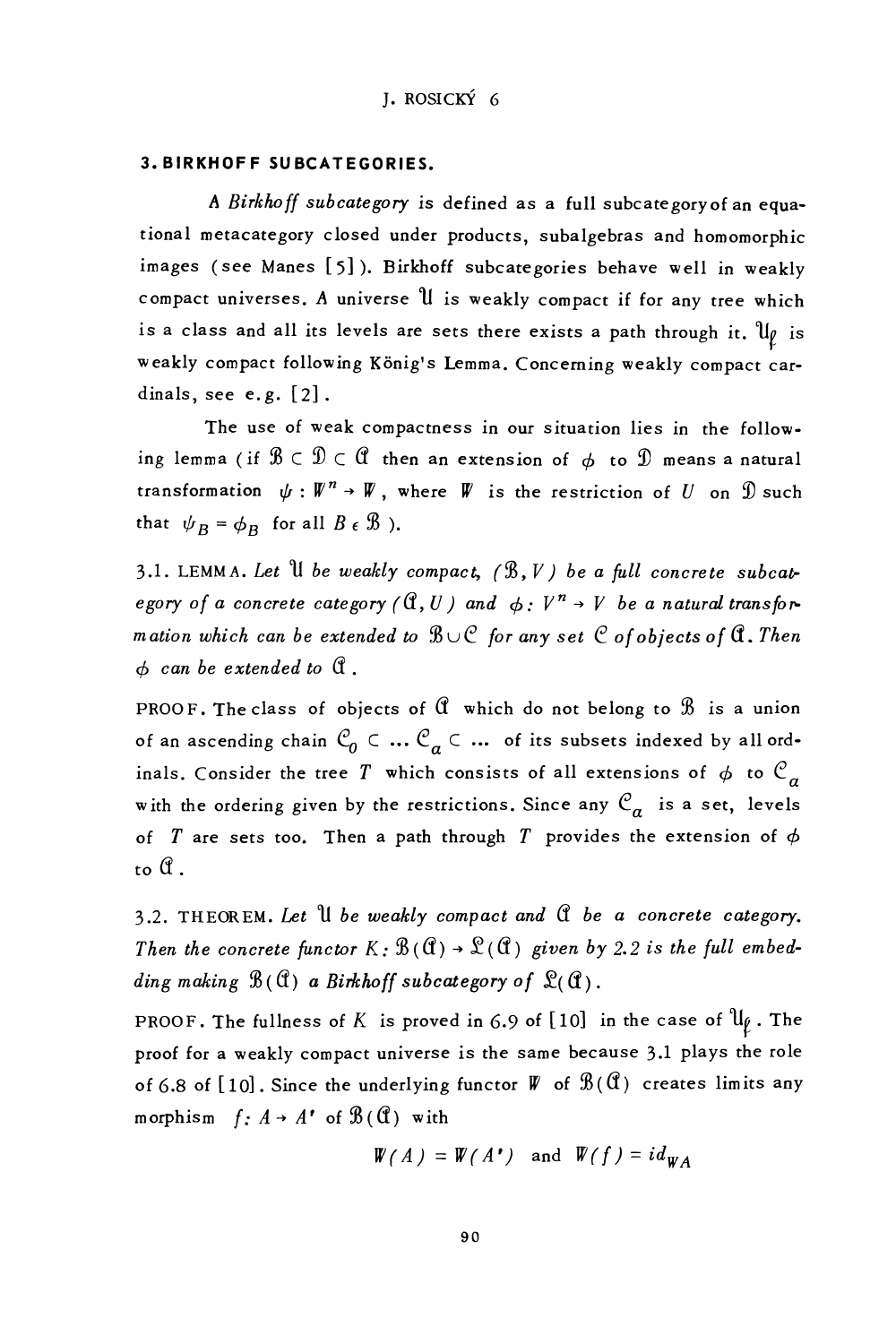must be the identity on  $A = A'$ . Hence K is a full embedding. The fact that  $\mathcal{B}(\mathcal{C})$  is a Birkhoff subcategory of  $\mathcal{L}(\mathcal{C})$  is proved in 6.10 of [10] for  $\mathfrak{u}_{\ell}$  and the weakly compact case is the same, again.

3.3. COROL LARY. If U is weakly compact then Beck categories coincide with Birkhoff subcategories of equational metacategories.

3.4. COROLL ARY. Let U be weakly compact and  $(0, U)$  be a concrete category such that U creates limits. Then the following conditions are equivalent:

 $(i)$  There exists a full concrete embedding of  $\mathfrak A$  into an equational metacategory.

 $(ii)$  U reflects coequalizers of U-absolute pairs.

Proof follows by 3.3 and Theorem 4.3 of [10].

3.5. LEMMA (Goralčík, Koubek). Let  $\mathcal U$  be weakly compact and  $(\mathcal{B}, V)$  be a Birkhoff subcategory of an equational category  $(\xi, U)$ . Then any natural transformation  $\phi: V^n \rightarrow V$  can be extended to  $\delta$ .

PROOF. Let  $\mathfrak{S} = (t, l)$ -Alg. For any set  $\mathfrak{C}$  of algebras from  $\mathfrak{B}$  there exists a term  $p(\mathcal{C})$  of type t such that

$$
p(\mathcal{C})^{\mathfrak{R}} = \phi \mathfrak{R}
$$
 for all  $\mathfrak{R} \in \mathcal{C}$ 

(see the proof of the Proposition from  $[11]$ ).

Let  $\mathbb Z$  be a set of algebras from  $\mathfrak S$  not belonging to  $\mathfrak B$ . Define the equivalence relation on the metaclass of all  $n$ -ary terms of type  $t$  as fol $lows:$ 

$$
p \cdot q
$$
 iff  $p^{\mathfrak{R}} = q^{\mathfrak{R}}$  for all  $\mathfrak{R} \in \mathcal{Z}$ .

Since - has only a set of equivalence classes, there is an equivalence class T such that  $\mathcal B$  is the union of all  $\mathcal C$  such that  $p(\mathcal C) \in T$ . The setting  $\psi \varphi = p^{\Re}$  for  $p \in T$  gives the extension of  $\phi$  to  $\mathcal{B} \cup \mathcal{Z}$ .

Thus the result follows from 3.1.

In an arbitrary  $\mathfrak{u}$ , 3.5 holds for any  $\delta$  such that the number of its objects has the tree property. Goralčík and Koubek (see [1]) have proved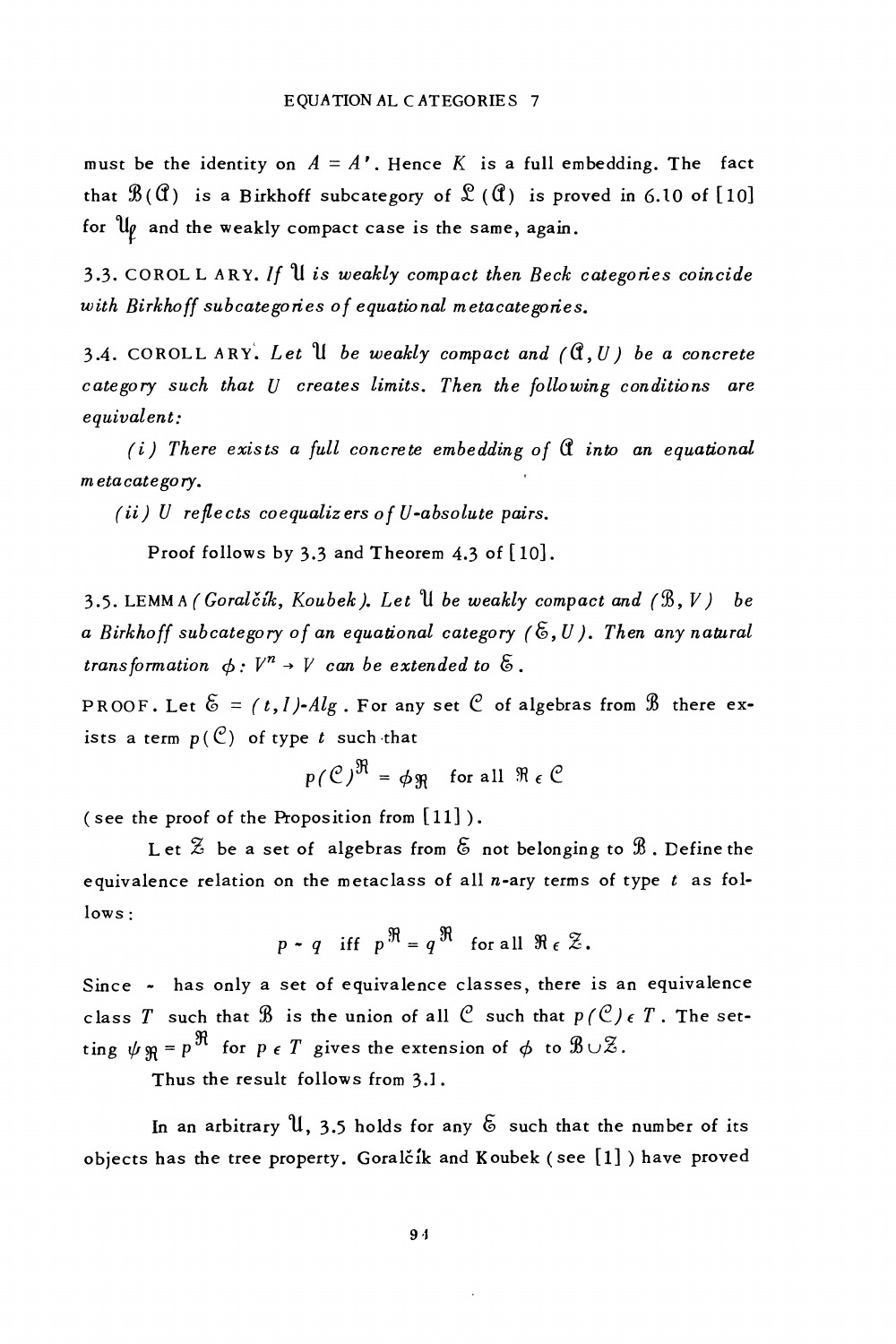## I. ROSICKÝ 8

3.5 in  $\mathfrak{u}_\ell$  for any equational metacategory  $\tilde{\mathfrak{G}}$  by means of the following argument. Under a regular extension of  $\phi$  we shall mean an extension of  $\phi$  which is induced by a term (in the sense of the beginning of the proof of 3.5 ) on any set of algebras. The proof of 3.5 shows that  $\phi$  can be regularly extended to each  $\Re\;\epsilon\;\mathfrak{S}$  . The assertion now follows from the fact that there is a maximal regular extension of  $\phi$ . Indeed, any filtered set of regular extensions has an upper bound. However, the last statement holds only for  $\mathfrak{u}_\ell$  because otherwise  $\infty$  -filtered does not mean filtered.

The next theorem is the extension of Birkhoff variety Theorem to the equational case (for  $\tilde{\mathfrak{G}} = (t, l)$ -Alg being monadic implies that  $t_{\tilde{\mathcal{G}}} = t$ ). This theorem was proved by Reiterman (see [8]) in  $\mathfrak{u}_{\rho}$ . Goralčík and Koubek (see [1]) have generalized the theorem to any equational metacategory (in  $\mathfrak{u}_{\ell}$  again; see the above remark) and they have also simplified Reiterman's original proof. Their proof starts from 3.5 and works for a weakly compact universe, too. For the reader's convenience, we write down how 3.6 follows from 3.5. We remark that this derivation is analogous to the proof of 6.10 of [10] (6.10 uses the types  $t_{\mathcal{C}_n}$ , 3.6  $t_{\mathfrak{M}}(\mathcal{C}_n)$ ; these types generally are distinct). We mention that 3.6 does not infer that  $\mathcal B$  is equational.

3.6. THEOREM (Reiteman). Let U be weakly compact and B be a Birkhoff subcategory of an equational category  $\mathfrak{S}$ . Then  $\mathfrak{B}$  is detemined in  $\&$  by equations of the type  $t_{\xi}$  (i.e. if  $\phi \Re = \psi \Re$  for any  $\phi$ ,  $\psi \in t_{\xi}$  having the same restriction on B then  $\Re$  ( $\Re$ ).

PROOF. Let  $\mathfrak{S} = (t, l)$ -Alg and U be the forgetful functor of  $\mathfrak{S}$ . Following [10] 6.5,  $\Re$  is a union of an ascending chain  $\mathbb{N}_0 \subset ... \mathbb{N}_q \subset ...$  of monadic categories indexed by all the ordinals. Let  $\Re$  be an algebra from  $\mathcal E$  not belonging to  $\mathcal B$  and n be the cardinality of  $U(\mathfrak R)$ . For any  $a$  there are *n*-ary terms  $p_a$ ,  $q_a$  of type *t* such that the equation  $p_a = q_a$  holds on  $\mathfrak{M}_\alpha$  and not on  $\mathfrak{R}$  . Since there is only a set of mappings  $U(\mathfrak{R})^n \to U(\mathfrak{R})$ we may assume that

$$
(p_a)^{\mathfrak{R}} = (p_\beta)^{\mathfrak{R}}
$$
 and  $(q_a)^{\mathfrak{R}} = (q_\beta)^{\mathfrak{R}}$  for any  $a, \beta$ .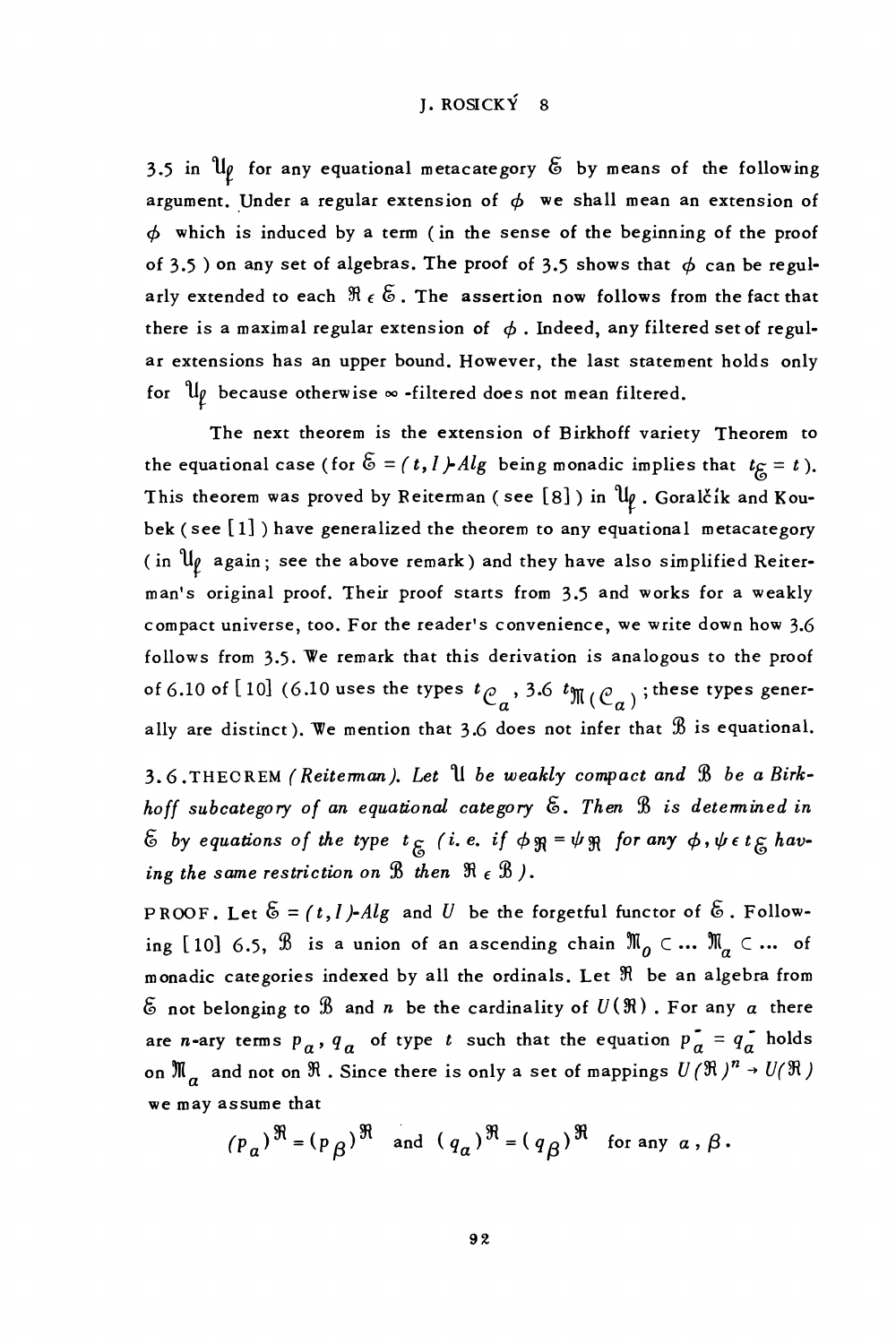Since terms induce natural transformations, following 3.1 and 3.5 there are  $\phi$ ,  $\psi$   $\epsilon$  t  $\epsilon$  having the same restriction on  $\mathcal{B}$  and such that  $\phi$   $\psi \neq \psi$   $\mathcal{B}$ .

#### 4. EQUATION AL COMPLETION.

4.1. LEMMA. Let  $\mathcal A$  be a concrete category and  $\phi$ ,  $\psi \in t_{\mathcal{E}_{\iota}(\mathcal{X})}$  such that  $\phi E_{\theta} = \psi E_{\theta}$ . Then  $\phi = \psi$ .

PROOF. Let  $\mathfrak{E}(\mathfrak{A}) = (t, l)$ -Alg and consider the type  $t' = t \cup \{\phi, \psi\}$ . Then *l* is a theory of type t', and let  $I' = I \cup \{ \phi = \psi \}$ . Then

$$
\mathfrak{S} = (t', I) - Alg \text{ and } \mathfrak{S}' = (t', I') - Alg
$$

are equational categories. Denote by  $T: \tilde{E}' \rightarrow \tilde{E}$  the inclusion and by  $R: \mathcal{L}(\mathcal{E}(\mathfrak{C}(d))) \to \mathfrak{S}$  the reduct. Since  $\phi E_{\mathfrak{C}} = \psi E_{\mathfrak{C}}$ , there is a concrete functor  $F: \mathbb{C} \rightarrow \mathbb{S}^r$  such that

$$
R. L_{\mathcal{E}}(q). Eq = T.F.
$$

Hence there is a concrete functor

$$
\tilde{F}
$$
:  $\mathcal{E}(\mathbf{G}) \rightarrow \mathcal{E}'$  with  $T \cdot \tilde{F} = R \cdot L \mathcal{E}(\mathbf{G})$ .

But it follows that  $\phi = \psi$ .

Now, we can state the main theorem.

4.2. THEOREM. Let U be weakly compact and C a concrete category. Then an equational completion of  $\mathcal C$  exists iff  $\mathcal B(\mathcal C)$  is equational and  $B \, \rho$  is in this case the equational completion of  $\mathfrak A$ .

PROOF. If  $\mathcal{B}(\mathfrak{C})$  is equational then  $B_{\mathfrak{C}}$  evidently is the equational completion of  $\hat{a}$ . Assume that  $\hat{\delta}(\hat{a}) = (t, l)$ -Alg exists. There appear concrete functors

$$
\bar{E}: \mathcal{B}(\mathcal{C}) \to \mathcal{E}(\mathcal{C})
$$
 and  $\bar{L}: \mathcal{E}(\mathcal{C}) \to \mathcal{L}(\mathcal{C})$ 

w ith

$$
\tilde{E} \cdot B = E \quad \text{and} \quad \tilde{L} \cdot E = L
$$

(concerning  $\hat{L}$  see 1.2). Since  $\hat{L}$ ,  $\hat{E}$  is the functor K from 3.2,  $\mathcal{B}(\mathcal{C})$  is a Birkhoff subcategory of  $\mathfrak{L}(\mathfrak{A})$  and hence of  $\mathfrak{E}(\mathfrak{A})$ , too. Following 3.6 and 4.1,  $\mathfrak{S}(\mathfrak{A}) = \mathfrak{B}(\mathfrak{A})$  holds.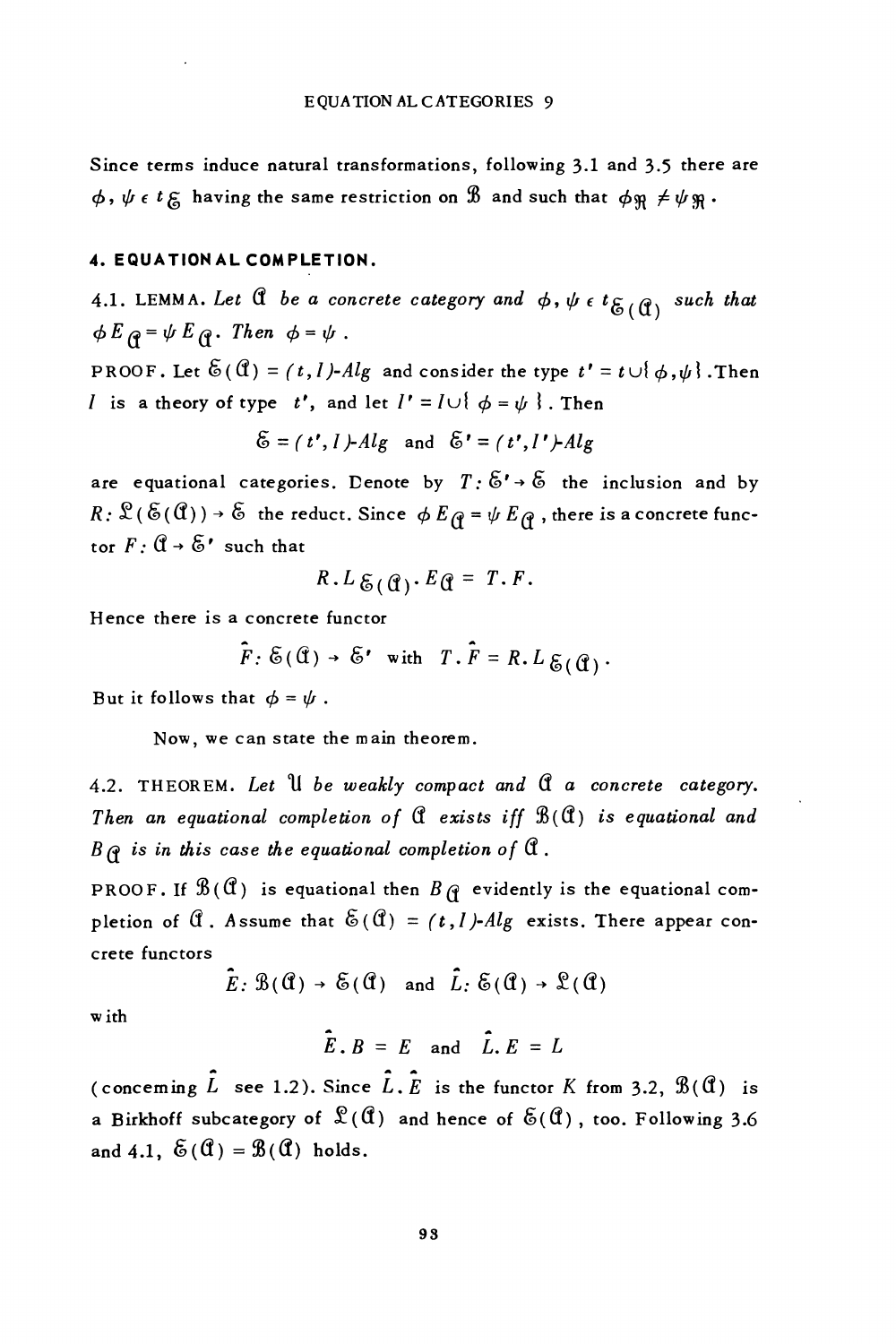### **I. ROSICKÝ 10**

Hence a Beck category which is not equational can not have an equational completion. Concerning such a Beck category see [10], 6.1.

A concrete category  $\mathcal C$  will be called stable if

 $\phi_{\mathfrak{R}} = (\phi L)^{\mathfrak{R}}$  for all  $\phi \in t_{\mathfrak{L}}(\mathfrak{g})$  and all  $\mathfrak{R} \in \mathfrak{L}(\mathfrak{A})$ .

4.3. THEOREM. Consider the following statements for a given concrete  $\emph{cate}$  gory  $\mathfrak{A}$ :

(i)  $L \hat{q}$ :  $\hat{\mathfrak{a}} \to \hat{\mathfrak{L}}(\hat{\mathfrak{a}})$  is the Beck completion of  $\hat{\mathfrak{a}}$ .

(ii)  $L \underset{\alpha}{\alpha}$ :  $\mathfrak{A} \rightarrow \mathfrak{L}(\mathfrak{A})$  is the equational completion of  $\mathfrak{A}$ .

(iii)  $\mathfrak{A}$  is stable and  $\mathfrak{L}(\mathfrak{A})$  is a category.

Then (i)=>(ii)  $\Rightarrow$  (iii). If U is weakly compact, then all three statements are equivalent.

PROOF. Clearly (i)  $\Rightarrow$  (ii). Assume (ii) and let  $\phi \in t\mathfrak{L}(\mathfrak{g})$ . Let  $\psi \in t\mathfrak{L}(\mathfrak{g})$ be given by the setting

 $\psi_{\mathfrak{B}} = (\phi L)^{\mathfrak{R}}$  for all  $\mathfrak{R}_{\epsilon} \mathfrak{L}(\mathfrak{C})$ .

Since  $\phi L = \psi L$ ,  $\phi = \psi$  holds by 4.1 and thus  $\hat{\mathfrak{A}}$  is stable.

Let U be weakly compact and (iii) hold. Following 3.6,  $\mathcal{B}(\mathfrak{A})$  is determined in  $\mathfrak{L}(\mathfrak{C})$  by equations of type  $t\mathfrak{L}(\mathfrak{C})$  and hence by equations of type  $t \in \mathfrak{g}$  because  $\mathfrak{A}$  is stable. However, if an equation of type  $t \in \mathfrak{g}$  holds in  $\mathcal{B}(\mathfrak{C})$  then it also holds in  $\mathfrak{C}$  and thus in  $\mathfrak{L}(\mathfrak{C})$ , too. Therefore we have  $\mathcal{B}(\mathcal{C}) = \mathcal{L}(\mathcal{C})$  and (i) is proved.

If  $\mathfrak{L}(\mathfrak{A})$  is monadic then  $\mathfrak A$  clearly is stable and thus 4.3 implies that 2.1 holds for any tractable  $\mathfrak A$  in a weakly compact  $\mathfrak U$ . Concerning an example of a stable concrete category  $\mathcal C$  such that  $\mathcal C(\mathcal C)$  is not monadic, see [11]. If  $\mathcal C$  is stable then it is easy to see that  $\mathcal C(\mathcal C)$  is canonically equational. I do not know whether the converse is true or not. Notice nevertheless that the consequence of 3.6 is that if U is weakly compact and  $\mathfrak{L}(\mathfrak{C})$  a canonically equational category, then  $B\mathfrak{C}$  is the equational completion of  $\mathfrak C$ .

4.4. PROPOSITION. Let  $(t, l)$ -Alg be an equational completion of  $\mathfrak{A}$ . Then